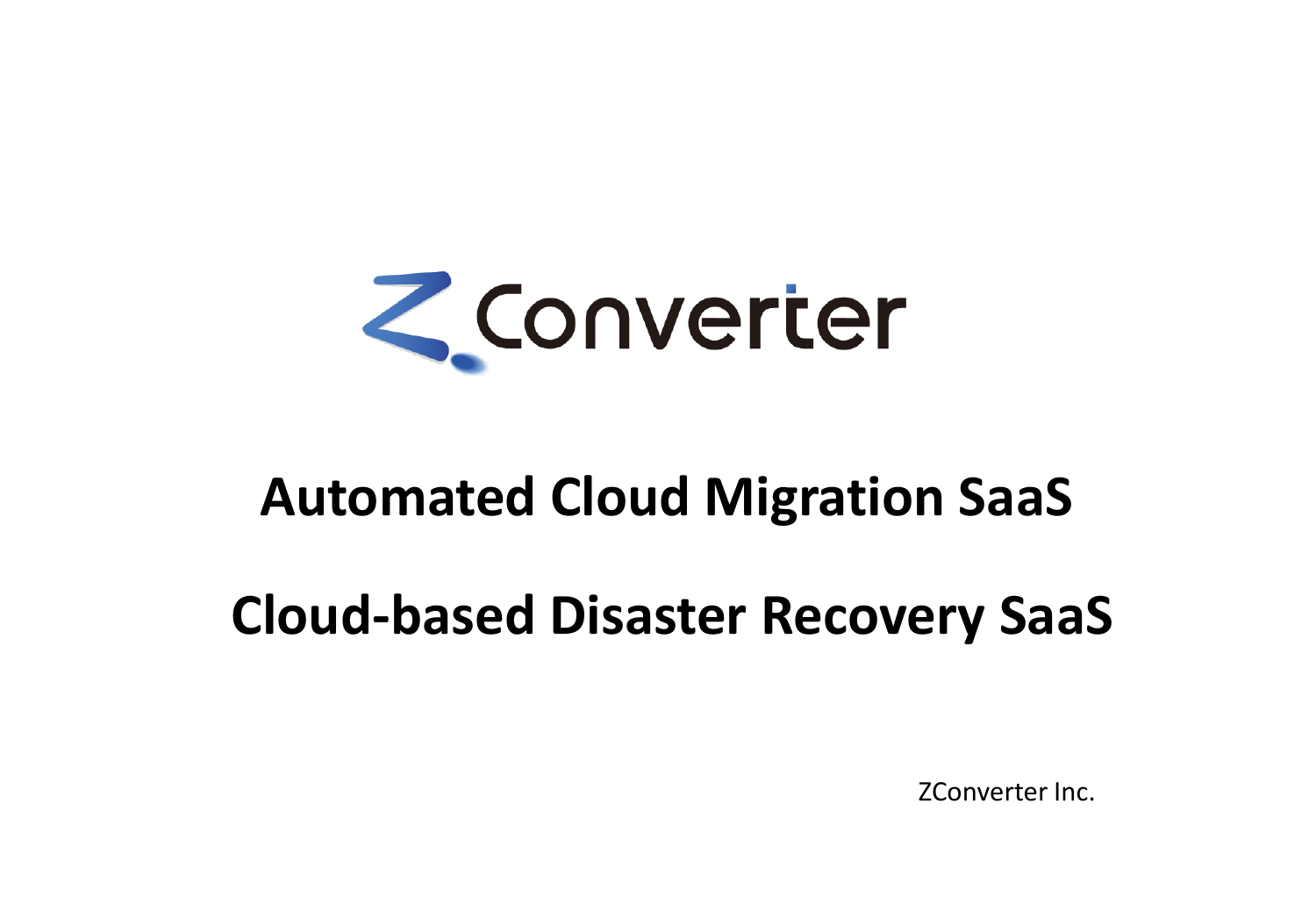

#### **Technology Cloud-agnostic Migration Technology**



#### **Use Case**

#### *#1 : OCI Gen2 Cloud Migration for a Top 20 Global Fortune 500*

- *- SAMSUNG moves 100 workloads to OCI using ZConverter Technology*
- *#2. 500 IPTV workloads migrated for a 5G Telecom company*
- *- A 5G Telecom company moved 500 IPTV workloads to OpenStack Cloud*
- *#3. 220 workloads migration to AWS for a Global Airline Carrier*
- *- In Two weeks, ZConverter Engineers moved 220 workloads to AWS*

*#4 : Cloud Disaster Recovery Services for a Top 20 Fortune 500*

*- Samsung.com is being protected using ZConverter Cloud DRaaS*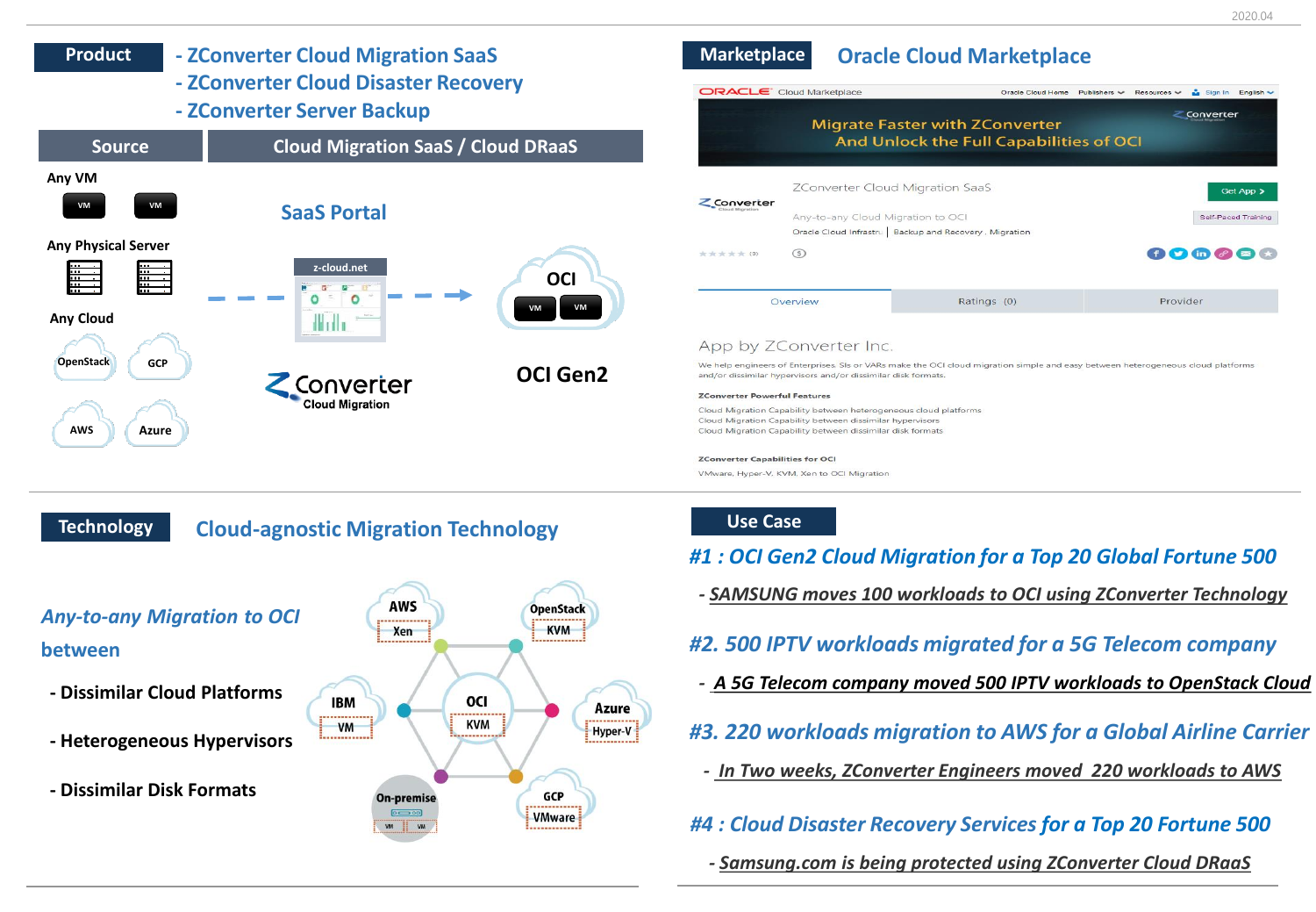### **Dashboard [www.z-cloud.net](http://www.z-cloud.net/) Cloud Migration SaaS Portal**





|                          | <b>CLOUD PLATFORM</b>                                                                                                        | <b>HYPERVISOR</b>                             | <b>DISK FORMAT</b>                                      |
|--------------------------|------------------------------------------------------------------------------------------------------------------------------|-----------------------------------------------|---------------------------------------------------------|
| <b>CLOUD</b><br>(Target) | OCI Gen2<br>· OpenStack<br>· CloudStack<br>· Amazon AWS<br>· Microsoft Azure<br>$\cdot$ GCP<br>· VMware Cloud<br>$\cdot$ NCP | · KVM<br>· VMware<br>· Hyper-V<br>$\cdot$ XEN | · QCOW2<br>$\cdot$ VHD(x)<br>· VMDK<br>$·$ AMI<br>· RAW |
|                          |                                                                                                                              |                                               |                                                         |
|                          | <b>Guest OS- Linux</b>                                                                                                       | <b>Guest OS- Windows</b>                      | <b>Source Platform</b>                                  |

#### **Support Comparison**

|                                                   | <b>ZConveter</b><br><b>Cloud Migration</b> | <b>Competitors</b><br><b>Migration Tool</b> |
|---------------------------------------------------|--------------------------------------------|---------------------------------------------|
| <b>OCI Gen2</b>                                   | Y                                          | N                                           |
| <b>OCI Classic</b>                                | Y                                          | Υ                                           |
| <b>BIOS to BIOS</b>                               | Y                                          | Υ                                           |
| <b>UEFI to UEFI</b>                               | Υ                                          | <b>LIMITED</b>                              |
| <b>BIOS to UEFI</b>                               | Y                                          | <b>LIMITED</b>                              |
| <b>UEFI to BIOS</b>                               | Y                                          | <b>LIMITED</b>                              |
| <b>Disk/Partition Resizing</b>                    | Y                                          | N                                           |
| <b>Partition integration</b><br>( /boot, / >> / ) | Y                                          | N                                           |
| <b>Partition Separation</b><br>$( / -$ /boot, / ) | $\mathsf{v}$                               | N                                           |